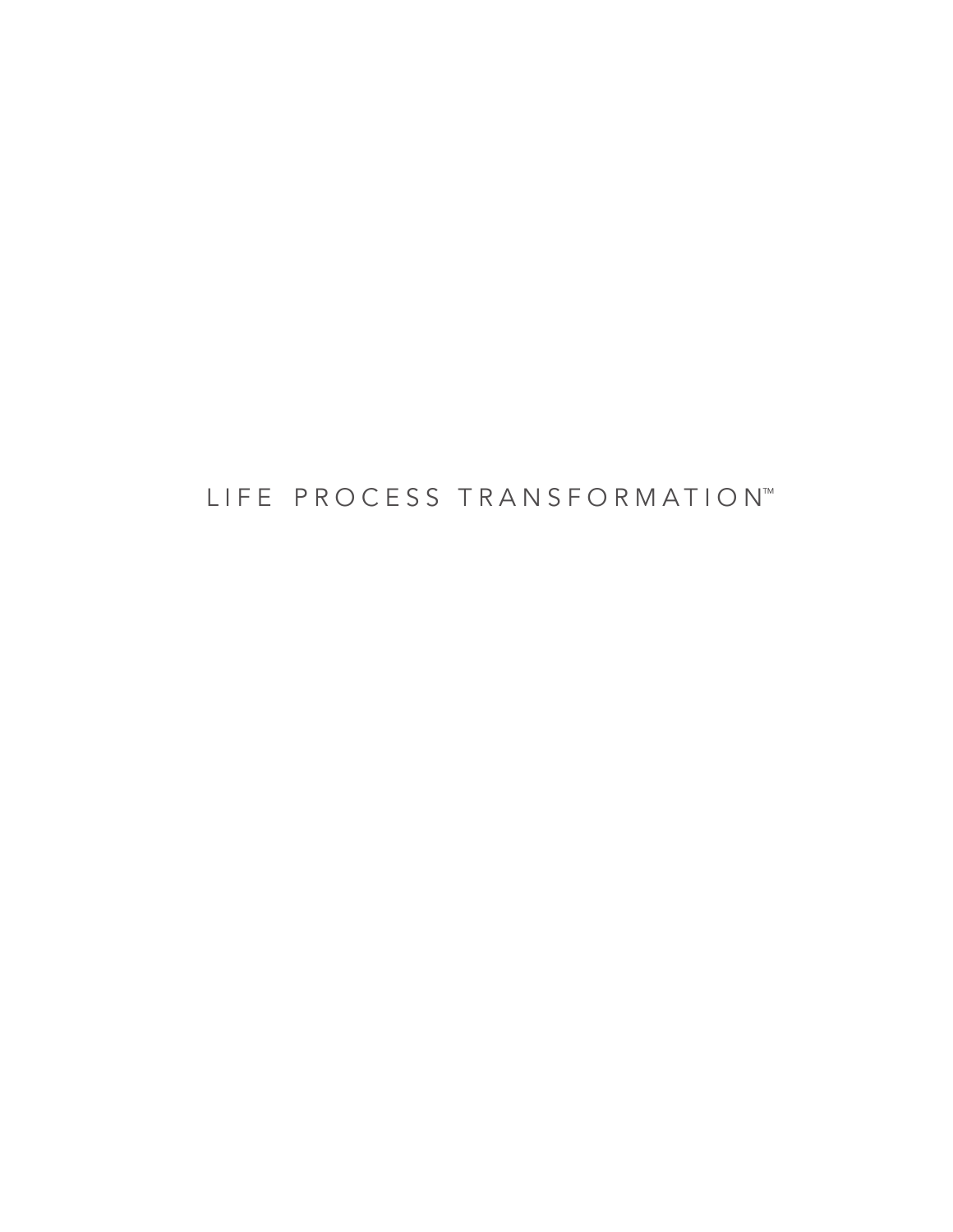# LIFE PROCESS TRANSFORMATION™

### WORKBOOK

**Viola Fodor**

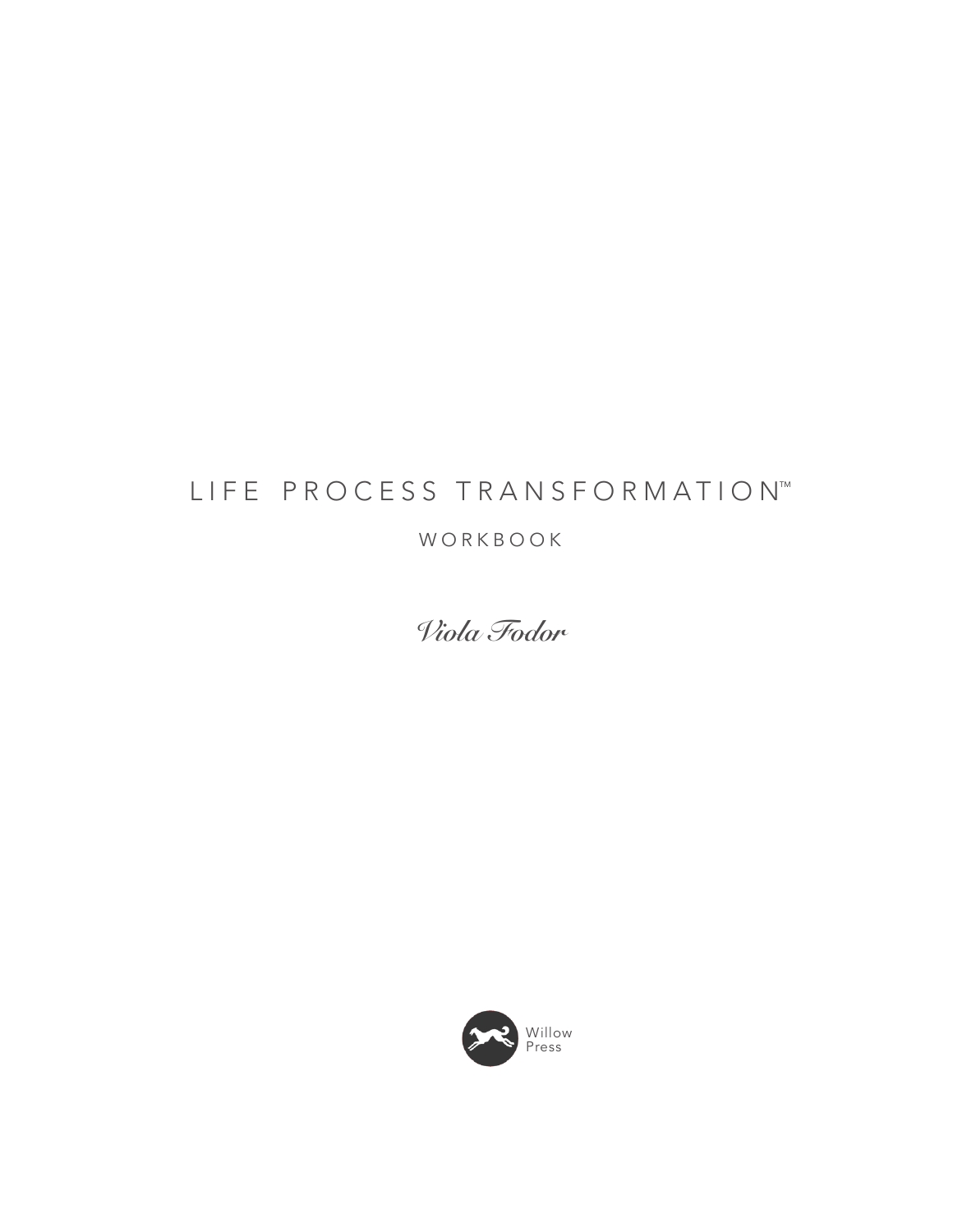Forget your perfect offering.<br>There is a crack,<br>a crack, in everything.<br>That's how the light gets in.<br>-LEONARD COHEN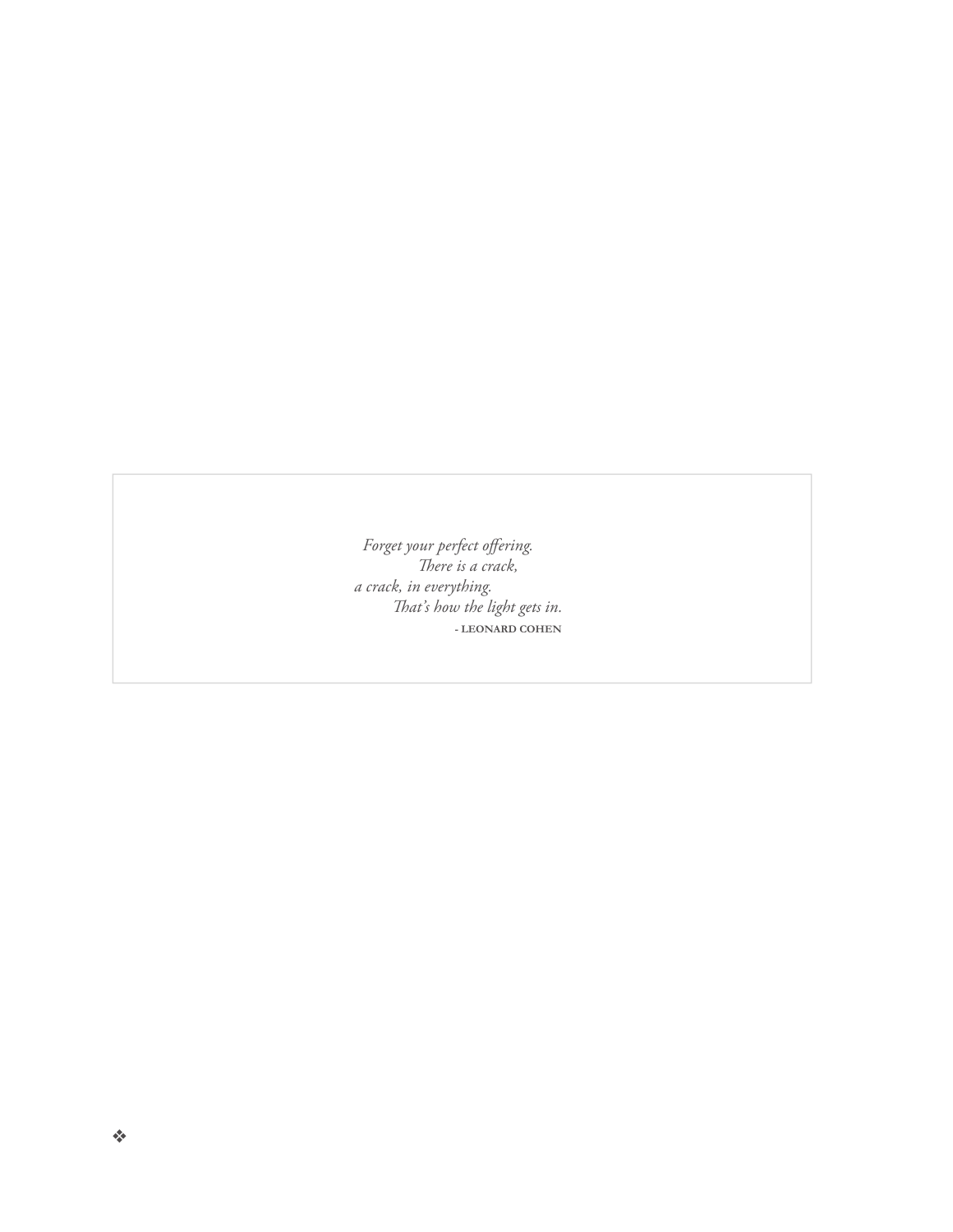## Quiet Time

- inner silence
- 15 minutes a day
- a human need

#### **Silent reflection**

Silent reflection is a mode of thinking that complements analytical thinking. It will help you to:

- open awareness
- gain insight
- process emotions
- put things into perspective
- problem solve
- connect with vision

Silent reflection is an inherent capacity. You don't need to learn it, so much as free it. You free the mind by first training the mind.

#### **Mindtraining**

Here are two ways to practice:

- Observe your thoughts with the intention of letting them go.
- Use concentration. e.g. Stay with the rise and fall of your breath.

With daily practice, you will notice:

- a decrease in preoccupation, obsessive thinking, worry, mind chatter, list-making, scattered thinking, dead-end or circular thinking, or tuning out
- improved concentration
- improved sleep
- enhanced will, or inner strength

#### Deep Relaxation

One day you will be sitting there, fully awake and alert, and your mind will be calm. You will move into a state of deep relaxation.

You can begin to 'pause' in the midst of your daily living:

- To become aware of your own presence
- To release built up tension
- To keep knee-jerk reactions from kicking in

You can begin to experience the space between your thoughts.

#### Inner Self

In silence, you connect with your true self.